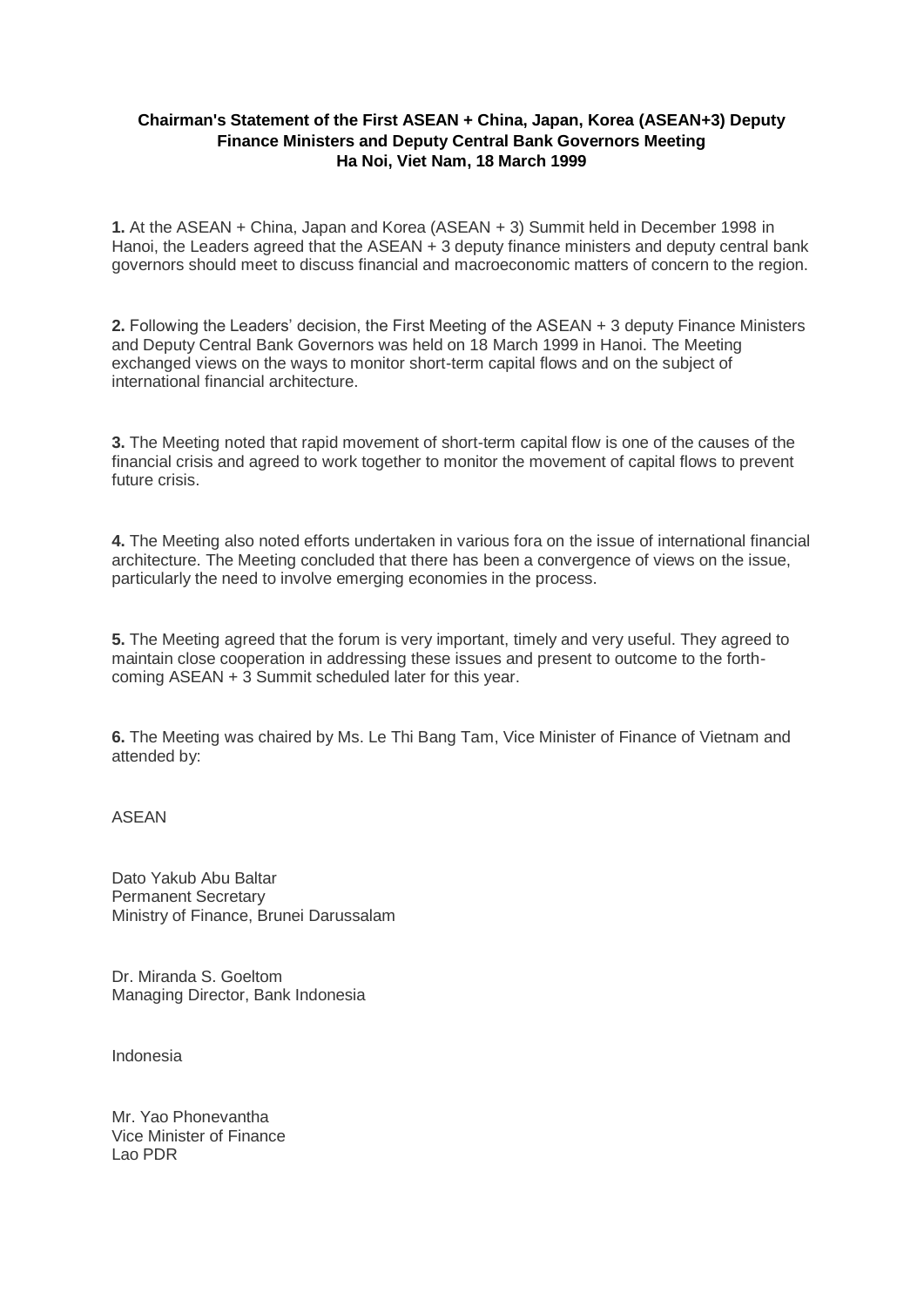Malaysia

Dato Dr. Aris Othman Secretary-General Ministry of Finance

Central Bank of Myanmar

Mr. U Than Lwin Deputy Governor

Philippines

Mr. Jeremias N. Paul, Jr. Assistant Secretary Department of Finance

Monetary Authority of Singapore

Dr. Khor Hoe Ee Senior Executive Director

Bank of Thailand

Mr. Kiettisak Meecharoen Assistant Governor

PEOPLES' REPUBLIC OF CHINA

Mr. Jin Ligun Vice Minister Ministry of Finance

JAPAN

Mr. Eisuke Sakakibara Vice Minister for International Affairs Ministry of Finance